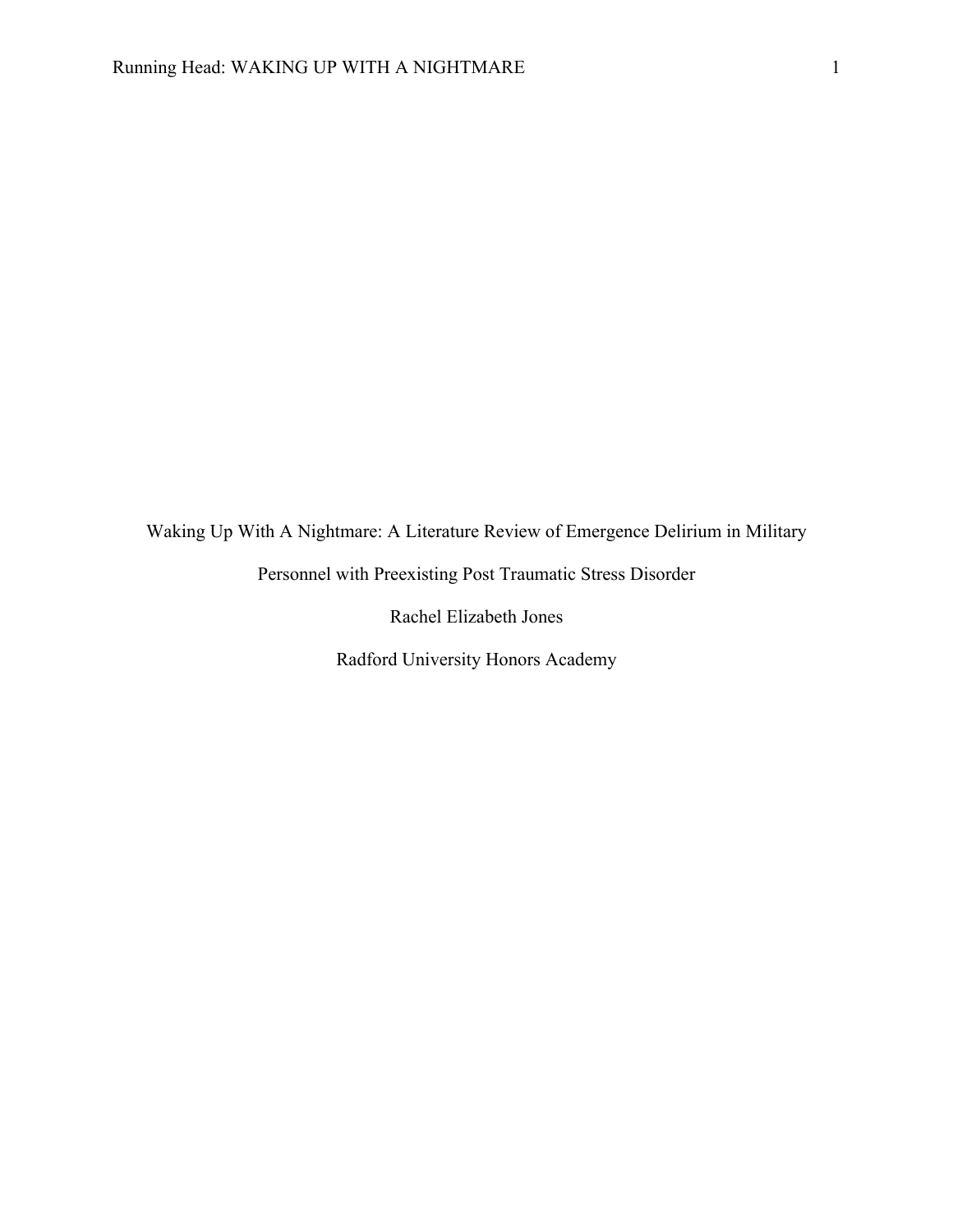#### Abstract

This paper introduces a systematic review of literature about the phenomena of emergence delirium in patients with existing post-traumatic stress disorder and military experience. Emergence delirium is a rising concern that is now being brought to light by not only military anesthesia providers, but also civilian anesthesia providers who work with veterans in civilian hospitals. Post-traumatic stress disorder (PTSD) is presented in this manuscript as it relates to incidence, prevalence, and impact on the patient's perception of quality of life. A discussion of balanced anesthesia occurs, focusing on the types of anesthesia, phases of anesthesia, and potential complications of anesthesia, including emergence delirium. The role of anesthesia providers is reviewed, targeting their part in limiting emergence delirium. Ways to prevent emergence delirium becomes the focal point of the paper. Implications for practice to determine the best way to deliver anesthesia and life-saving procedures to the population who have existing PTSD, and more exclusively, military combat experience. Patients with military combat experience and preexisting PTSD have been shown to have an increased likelihood of experiencing emergence delirium.

Keywords: emergence delirium, post-traumatic stress disorder, combat, military, anesthesia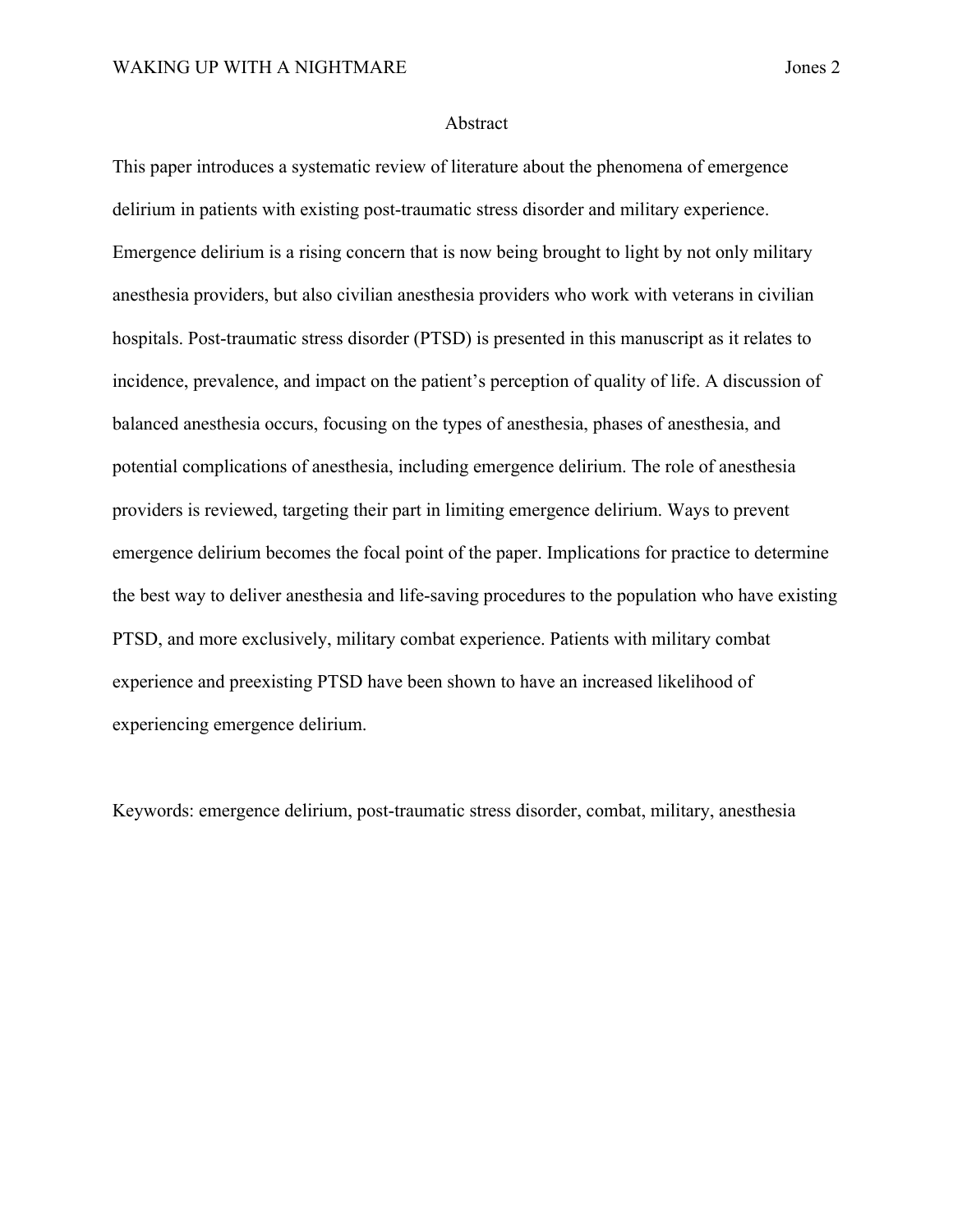#### Waking Up With a Nightmare

In a world with constantly changing and advancing medical practices, nurses must remain adaptive, educated, and aware. Increasing research and medical advances help to ensure nurses are equipped and prepared to apply critical thinking skills in the hospital setting. Patients do not always respond as readily to newly implemented evidence based practices such as policies and procedures in the operating room. One patient group that is heavily affected by the perioperative tools and emerging technologies is patients with post-traumatic stress disorder. Of this cohort with PTSD, a large majority of patients have served in the United States military in some form or fashion. Veterans or active duty military personnel with post-traumatic stress disorder face many exclusive difficulties. Unique challenges such as difficulty sleeping and reaction and response to sudden noises attribute to several changes the veterans face when completing tasks as a civilian. Hospitalization and perioperative stressor exacerbate the existing sensory overstimulation. It is crucial for all healthcare personnel, especially anesthesia providers, to be aware of the impact post-traumatic stress disorder places on the operative process for military personnel. Previous military experiences resulting in post-traumatic stress disorder may predispose a person to experience emergence delirium when resurfacing from general anesthesia.

# **Post-Traumatic Stress Disorder in Military Veterans and Active Duty Military Post-Traumatic Stress Disorder**

According to the Anxiety and Depression Association of America,

posttraumatic stress disorder, or PTSD, is a serious potentially debilitating condition that can occur in people who have experienced or witnessed a natural disaster, serious accident, terrorist incident, sudden death of a loved one, war, violent personal assault such as rape, or other life-threatening events. Research has recently shown that PTSD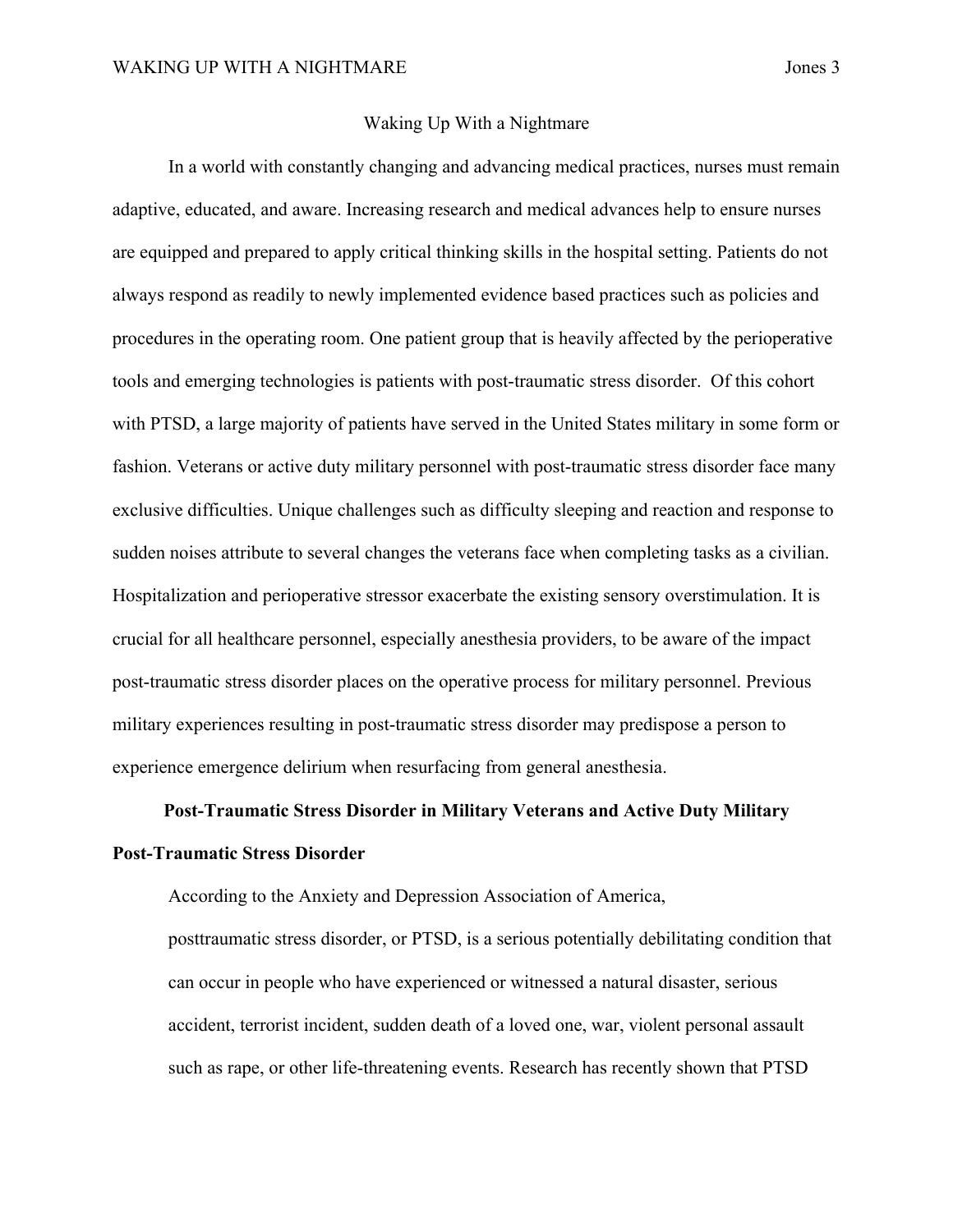among military personnel may be a physical brain injury, specifically of damaged tissue, caused by blasts during combat. Most people who experience such events recover from them, but people with PTSD continue to be severely depressed and anxious for months or even years following the event. (2016, para. 4)

#### **Occurrence of Post-Traumatic Stress Disorder**

Post-traumatic stress disorder affects 7.7 million Americans over the age of eighteen (Anxiety and depression association of America [ADAA], 2016). Sixty-seven percent of people exposed to mass violence developed PTSD. This is a higher rate of PTSD than those exposed to natural disasters (Anxiety and depression association of America [ADAA], 2016). PTSD entails many frightening experiences for the individual.

Post-traumatic stress disorder is generally considered a chronic condition characterized by the recurrence of vivid emotions that are affixed to a particular sound, image, smell, or other triggering event, such as the loss of a loved one or scene of an accident. Symptoms must be present for more than one month after the lived event and must provoke vivid emotions (Porth, 2015). With combat-related PTSD, soldiers have experienced a traumatic event, such as a fallen comrade, a personal injury, or a threat of imminent danger or harm (Lovenstrand, Phipps, and Lovenstrand, 2013). Post-Traumatic Stress Disorder can affect any military personnel, not just soldiers involved in direct combat. PTSD is a common accompaniment of traumatic brain injuries. The United States Army is anticipating a surge of these types of injuries as well as the accompanying mental health disorders in the coming years (Leaman, Kearns, & Rothbaum, 2013). This expected increase is due largely to the advanced weaponry, which creates greater destruction with no additional soldier effort because of the ease of weaponry handling. PTSD occurs in approximately 13.8% of all United States military personnel (Leaman, Kearns, &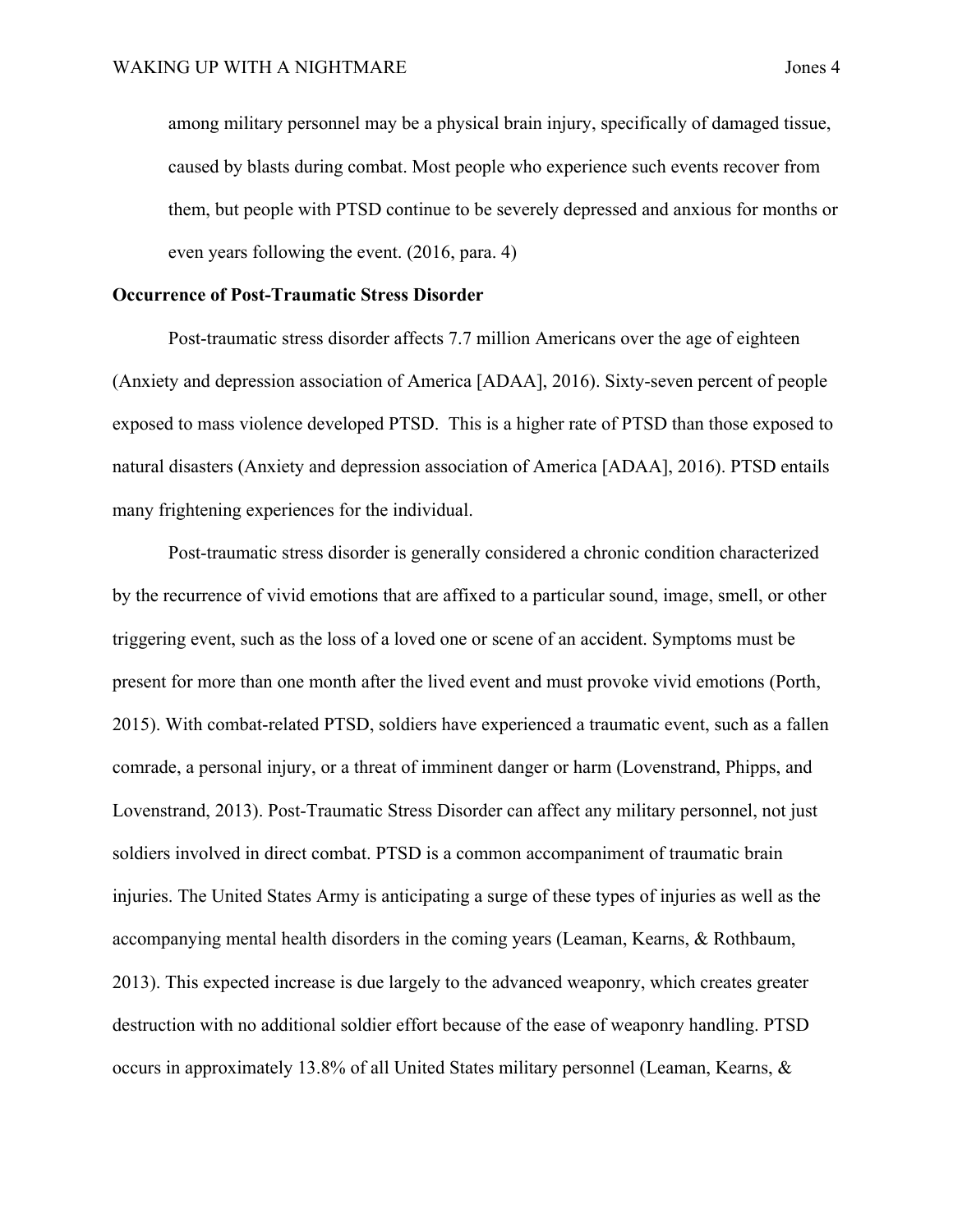Rothbaum, 2013, p. 321). This percentage does not seem like an overwhelmingly large number of soldiers to an average civilian crunching numbers in an office, but one must remember this statistic only includes the reported cases of post-traumatic stress disorder.

## **Reporting Post-Traumatic Stress Disorder**

An alarmingly high number of veterans living with PTSD have received little to no therapy. Many of these veterans fail to report their PTSD idealizations to healthcare providers or even family friends. Many cases go undiagnosed and untreated for years with patients living in constant recurrent turmoil because of images and sounds they cannot work through in their minds. The author of this manuscript was witness to several patients at the Richmond Veteran's Affairs Medical Center during the summer of 2016. These individuals electively reported flashbacks instigated by hearing certain sounds, smelling specific smells, or seeing particular images. These veterans shared they had not sought out treatment for fear of being perceived as feeble. Military personnel are known as being prideful and worry that they will be viewed differently if they have a documented mental health disorder. Many patients at the Richmond VAMC shared they "felt as if they were labeled with PTSD and that their medical treatment was altered or viewed differently than those who did not have a documented mental health disorder" (Jones, 2016). Another reason given for failure to seek treatment by the patients at the VAMC in Richmond was simple treatment unavailability. "For the last decade, the United States has been involved in war in Iraq and Afghanistan. However, the US healthcare system is only recently recognizing the traumatic psychological effects of battlefield stress on soldiers" (Wilson & Pokorny, 2012, p. 260). Some veterans, such as those who were involved in the Korean War and previous wars, did not have the support available to today's men and women. It is important for healthcare providers to understand this disparity when providing support to patients. As a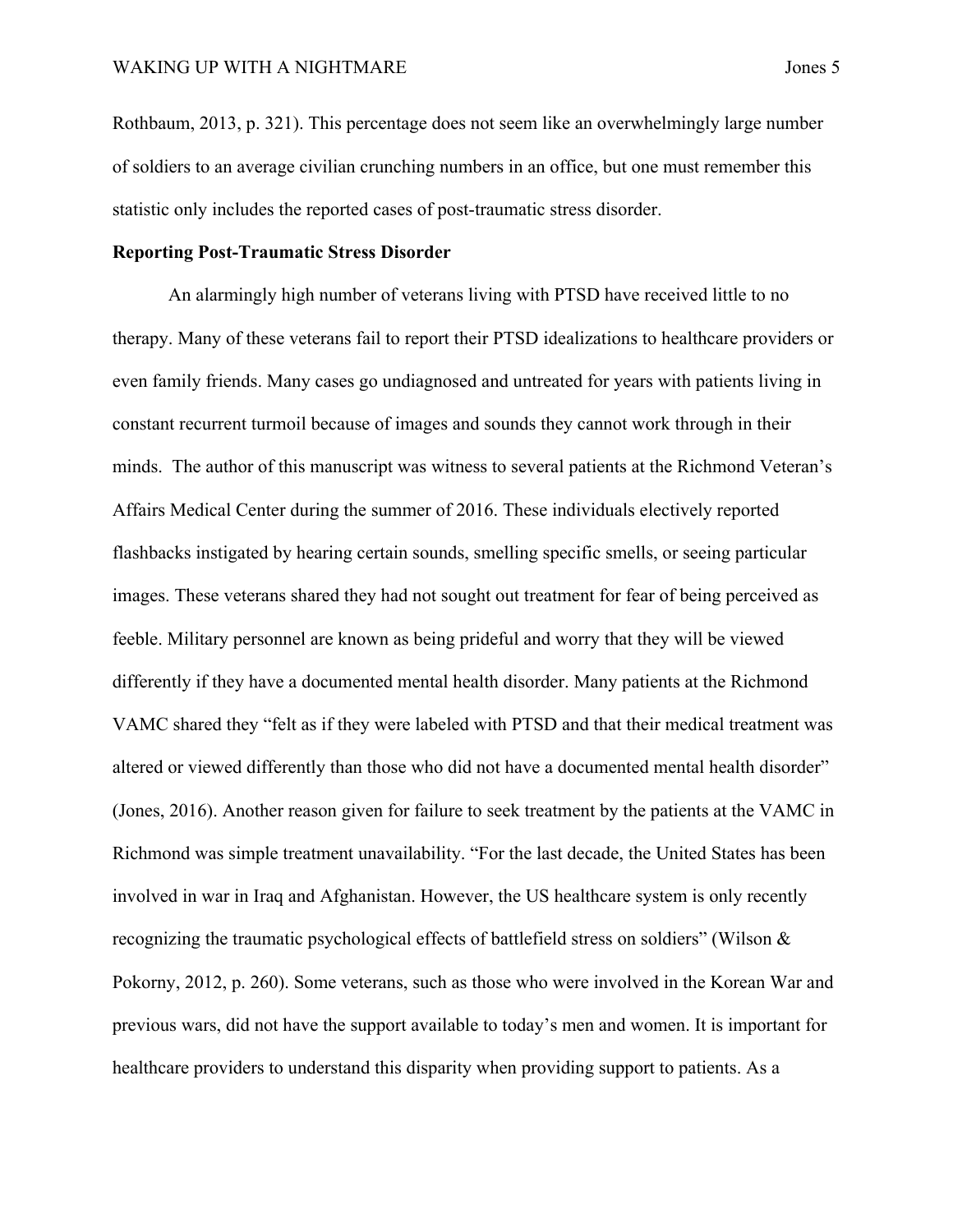#### WAKING UP WITH A NIGHTMARE **SERVICE SERVICE SERVICE SERVICE** SUPPOSE 5

prudent nurse, it is also important to understand generational and societal viewpoints. Service personnel trained during a different generation may have a different view on healthcare altogether. Military personnel may also believe that financial constraints will prevent them from being able to access support services and other types of treatment for PTSD.

The federal government provides many free mental health services to the veterans and active duty military under the Veteran's Care Act of 1992 (Veterans' health care act of 1992, 1992). The coverage of care and services offered under the Veteran's Care Act does not take away from the challenges that accompany living with post-traumatic stress disorder.

#### **Living with Post-Traumatic Stress Disorder**

Living with post-traumatic stress disorder presents challenges for both active and inactive or veteran service members. Both active duty military and veterans have been taught to protect their country from all enemies, foreign and domestic (Enlistment oath, 1956). Active military are put through strenuous boot camps, taught to sleep with one eye open, trained to kill, and sent into areas that civilians could never imagine. Some soldiers returned home as heroes. Soldiers from World War II were socially revered as heroes. Soldiers of later wars came home to social ridicule, hatred, and disrespect (Valentine, 2013). The service men and women serving in the Vietnam Conflict were not seen as heroes. Rather, they were viewed as "baby-killers or woman murderers," per unnamed veteran in 2016 (U. V. One, personal communication, summer, 2016). Soldiers of the later wars saw, heard, and did acts that are nearly unfathomable to today's generation. The same unnamed patient shared in conversation with the manuscript author that "he was not proud of his actions," but in the same breath reported, "He did what he had to do to protect his fellow comrades" (U. V. One, personal communication, summer, 2016).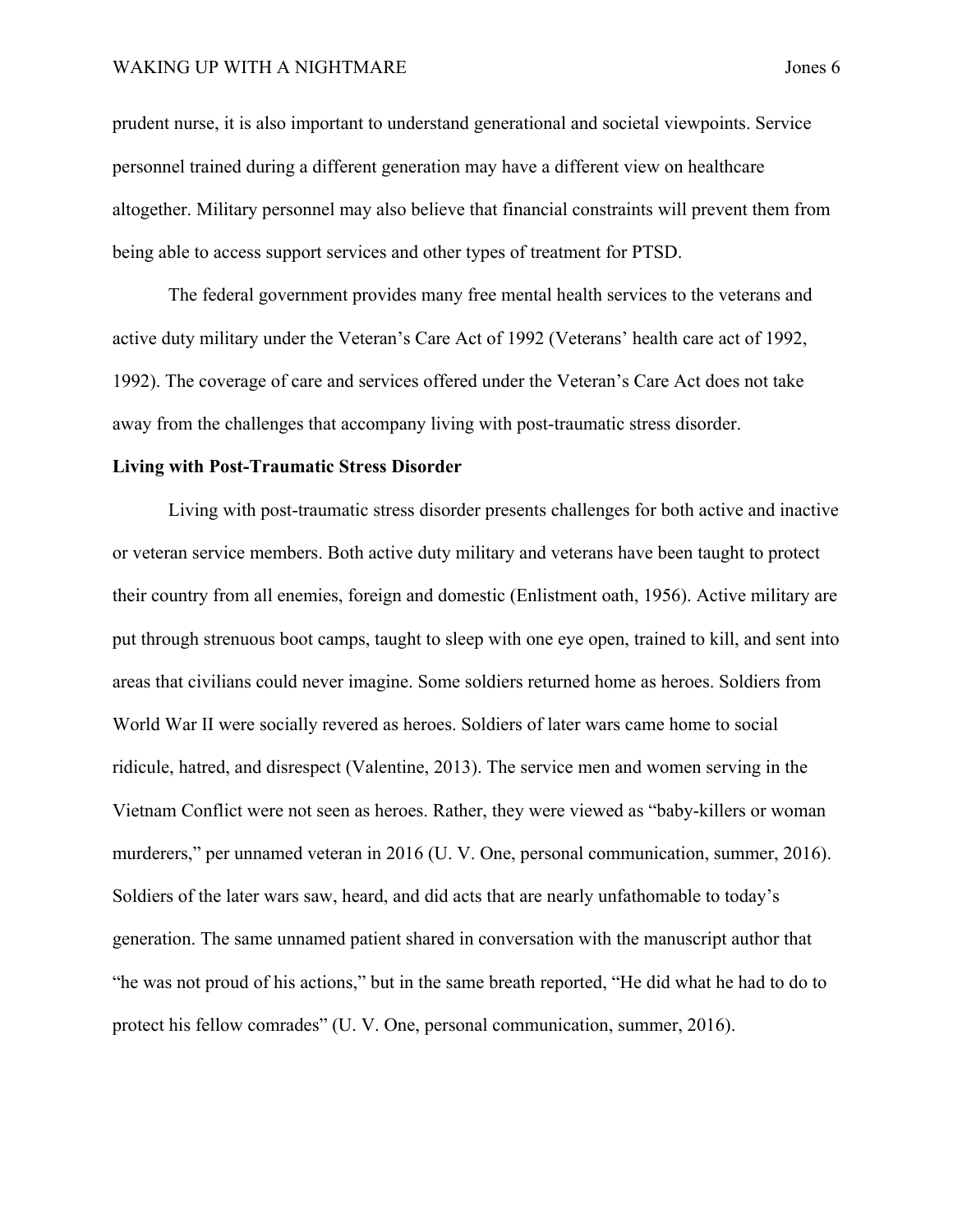Military personnel, like this patient, are still fighting battles today within their minds. For many of these men and women, their minds are in a constant state of fight or flight created by combat. Some of these individuals do not leave their homes, cannot be in busy public places, and will not be around certain sounds. They often have difficulty falling asleep and staying asleep since even the softest noise can startle them (Leaman, Kearns, and Rothbaum, 2013). These men and women are living in a state of fear and discomfort resulting from previous experience. An anonymous patient at the Salem VAMC was battling PTSD and had periods of selective silence because of his lived military experiences. He worked in the morgue overseas and was responsible for identifying the bodies of fallen soldiers, even if there were only pieces of their bodies left. This significantly impacted this young man. He shared, " after several months as an inpatient psychiatric patient, he still saw all of the bodies during the day and when he went to sleep" (U. V. Two, personal communication, summer, 2016). A third unnamed Vietnam veteran said, "every time he closes his eyes he is in a river of blood" (U. V. Three, personal communication, summer, 2016). This patient shared, "his nightmares were so vivid and uncontrollable that he attempted suicide three times" (U. V. Three, personal communication, summer, 2016).

The aforementioned veterans are a small representation of a large group who suffer with post-traumatic stress disorder every day. Individuals living with PTSD can see images or hear related sounds at any time during any activity. Because of PTSD's rather unpredictable nature, unless the victim knows exactly what triggers memories of the event, completely preventing the flashbacks can be next to impossible. This creates complicating factors in many aspects of everyday living, including aspects of healthcare. The experience of anesthesia for patients with PTSD can be specifically challenging.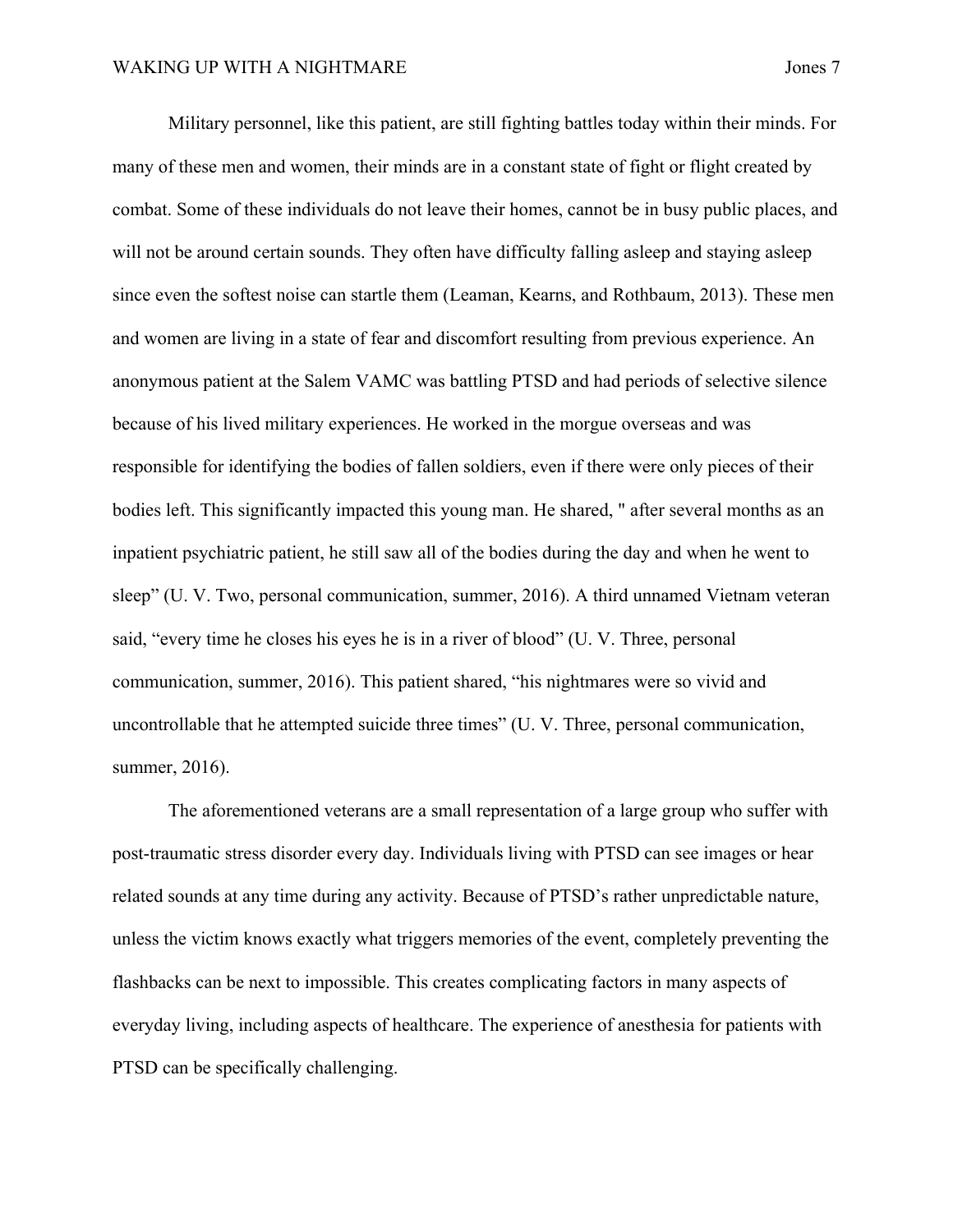## **Anesthesia Administration**

## **Types of Anesthesia**

Men and women of the military who experience PTSD can have many frightening flashbacks each day, many of which come without warning. Anesthesia has the potential to create a comparative frightening situation. When a person is emerging from anesthesia, he or she can experience emergence delirium. Emergence delirium can be a startling experience for those who have harbored post-traumatic stress disorder. Anesthesia is one of the most useful tools utilized in modern day invasive medicine. There are two main categories of anesthesia: general anesthesia and local anesthesia. The main difference between local and general anesthesia is that local anesthesia targets a group of nerves, blocking painful stimuli, while general anesthesia induces a complete loss of consciousness while also providing amnesia, analgesia, and a loss of reflexes (Karch, 2013). This loss of consciousness and amnesia predisposes patients to auditory and visual changes. General anesthesia acts on the central nervous system to produce a state of unconsciousness and total loss of sensation, both of which are ideals for surgical procedures to eliminate memories of the procedure, painful stimuli, and possible reflexes that could impede the surgical procedure (Karch, 2013). Changes in the patient's level of consciousness has the potential to alter the patient's perception of reality, making PTSD patients who are already sensitive to overstimulation more vulnerable to experiencing negative reactions (Wofford, Hertzberg, & Vacchiano, 2012). Karch 2013, notes the combination of several anesthetic agents will achieve balanced anesthesia and "the most effective anesthesia with the fewest adverse side effects" (p. 444). Balanced anesthesia can include the use of anticholinergic agents to lessen secretions and allow for intubation, sedatives to promote amnesia and relax the patient, antiemetic medications such as Zofran to prevent nausea, antihistamines to reduce the chance of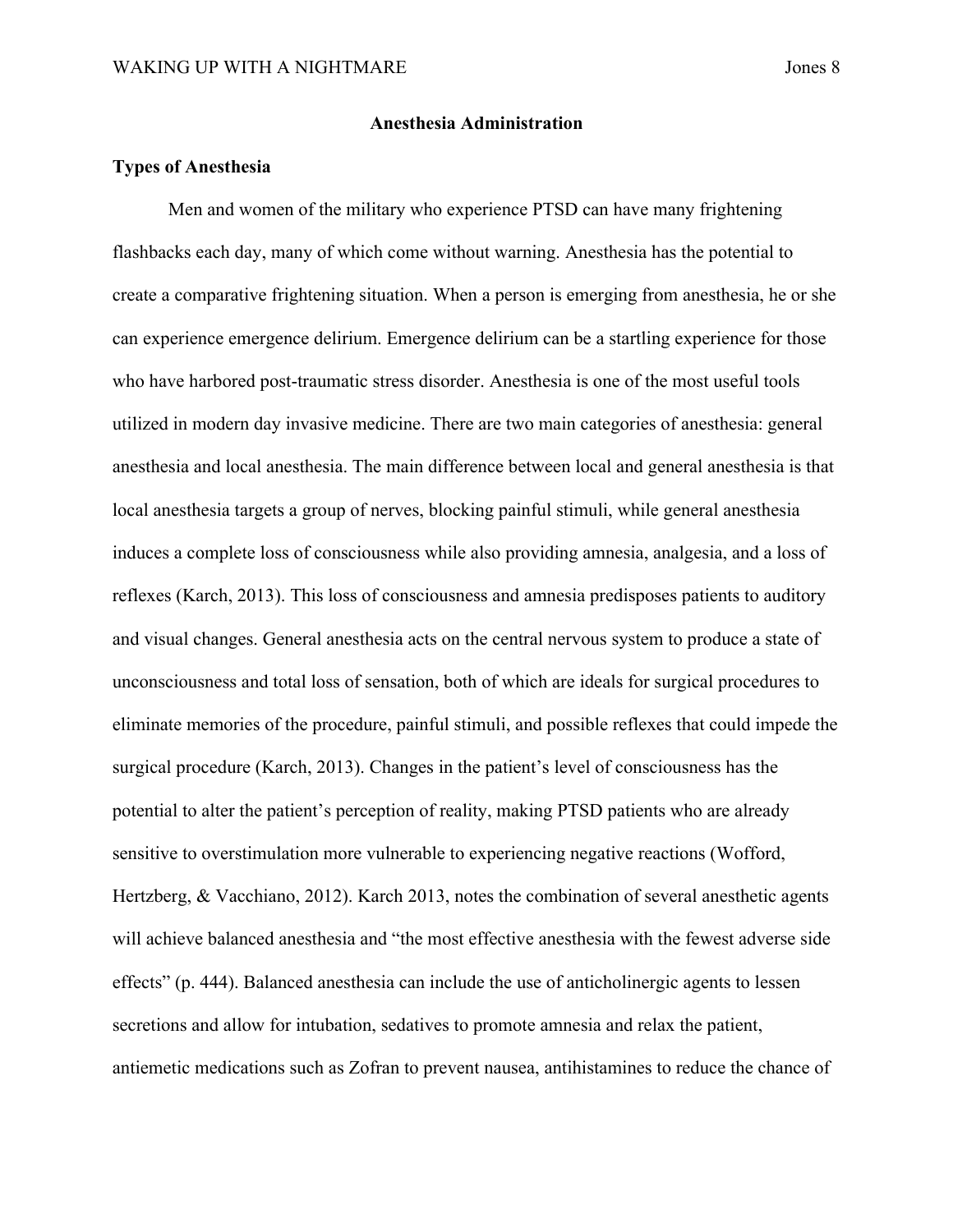an allergic reaction, and narcotics to create analgesia and sedation. Balanced anesthesia is the most successful and safe way to administer anesthesia, regardless of the population, as is necessary to achieve a desirable state of anesthesia. As patients with military experience transition through the different stages of anesthesia, certain physiologic or environmental processes can create overstimulation, which could trigger PTSD symptoms.

#### **Stages of Anesthesia**

To achieve a desirable state of anesthesia, anesthesia providers deliver drugs to the patient, which allow for altered levels of consciousness and pain perception. Anesthesia providers are also skilled in advanced life-supporting interventions (Karch, 2013). General anesthesia is composed of four stages, each stage reaching a new depth of anesthesia. The first stage is where the patient loses pain sensation. During this phase the patient is still conscious and able to communicate effectively with providers. The second stage of anesthesia is the excitement phase where a sympathetic nervous system response is elicited producing tachycardia, tachypnea, and hypertension. The patient may also display combative behavior during the excitatory phase of anesthesia. Patients with PTSD may experience exacerbations of the second stage of anesthesia. The third stage is where surgical procedures most often occur. There is a relaxation of skeletal muscles, "return of regular respirations, and progressive loss of eye reflexes and pupil dilation" (Karch, 2013, p. 446). There are only rare instances where stage four anesthesia is reached. In these special circumstances, CNS depression is maximized and medullary paralysis occurs. This experience creates a critical situation where loss of respiratory and vasomotor center stimuli occurs. Stage four is not a desired anesthesia level for this reason (Karch, 2013). All patients undergoing general anesthesia progress from stage one through stage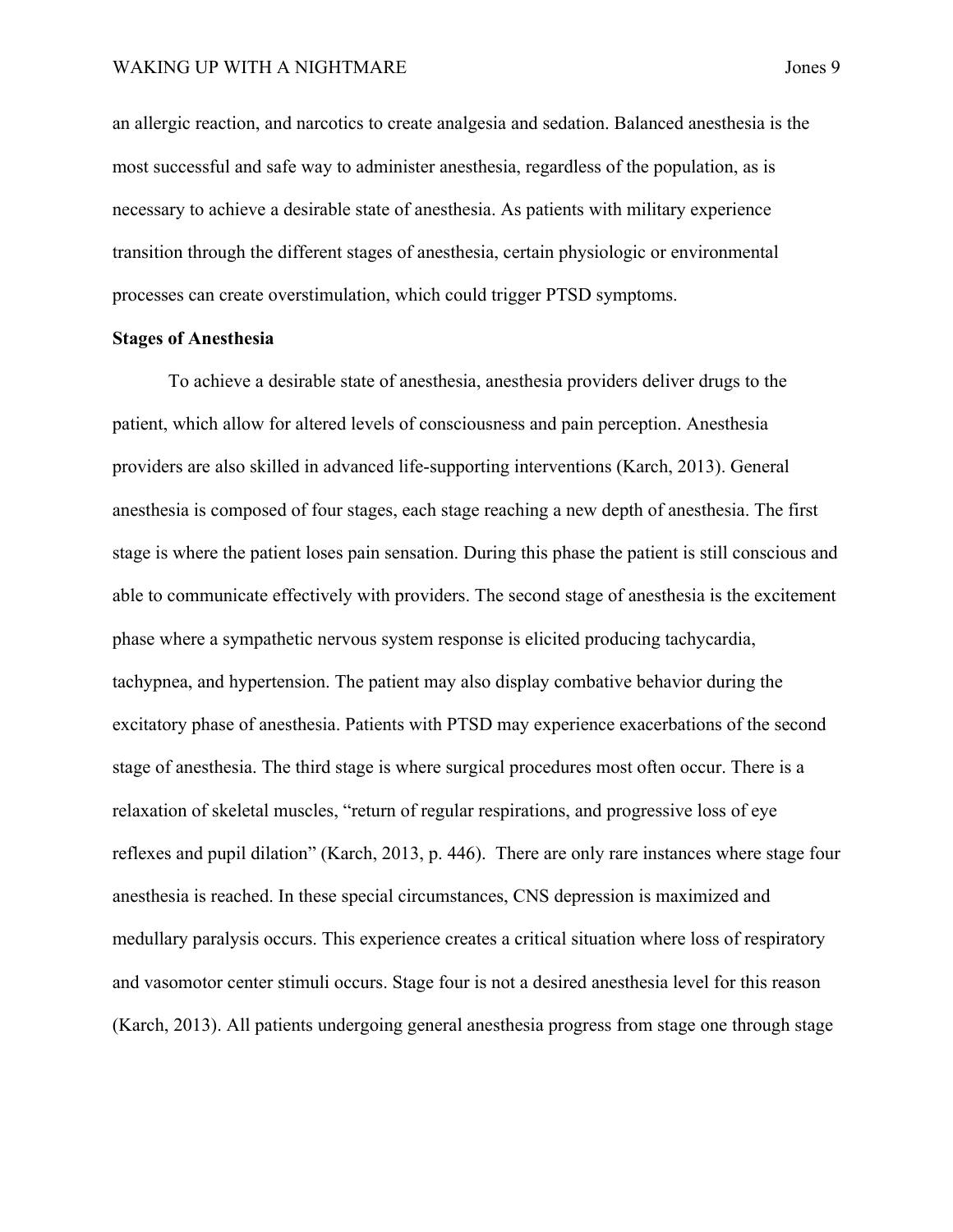three. Emergence is a regressive progress back to stage one (Karch, 2013). Balanced anesthesia is made possible by the maintenance of anesthesia, amnesia, analgesia, and muscle paralysis.

#### **Maintaining Anesthesia**

Anesthesia is divided into three phases: Induction, maintenance, and recovery. The induction period is from the time anesthesia is initiated until the patient reaches stage three. The most dangerous stage of anesthesia is usually stage two for all patients because of the risk of overstimulation in the operating room or post-anesthesia care unit. Patients with existing PTSD, especially military personnel, are at risk for increased stimulation during the second phase of anesthesia when regaining consciousness. Anesthesia providers typically try to keep patients from remaining in this stage for too long by administering rapid acting anesthetics. The maintenance phase or phase three of anesthesia lasts until the surgical procedure is complete. During this time, the patient is hemodynamically predictable and most often more stable overall. The last phase of anesthesia is recovery. Here the patient is weaned off of the anesthetics until he or she has regained consciousness, is able to move spontaneously, and is able to communicate (Karch, 2013). PTSD presents an added challenge during the recovery process because they will once again experience the excitatory phase. The patient must be monitored closely during the recovery phase for any adverse reactions, failure of systems to return to normal functioning, or changes in acuity. A patient who successfully and uneventfully emerges from anesthesia may require some stimulation to awake, such as a gentle shake of the shoulder, but will typically awake on his own. They will require reorientation to their environment and may require a reminder of what procedure they had done. Normal anesthesia emergence is not aggressive, violent, or dangerous to patients. However, emergence in those with PTSD creates increased incidence of aggression, agitation, and acting out. During the excitatory phase, bright lights,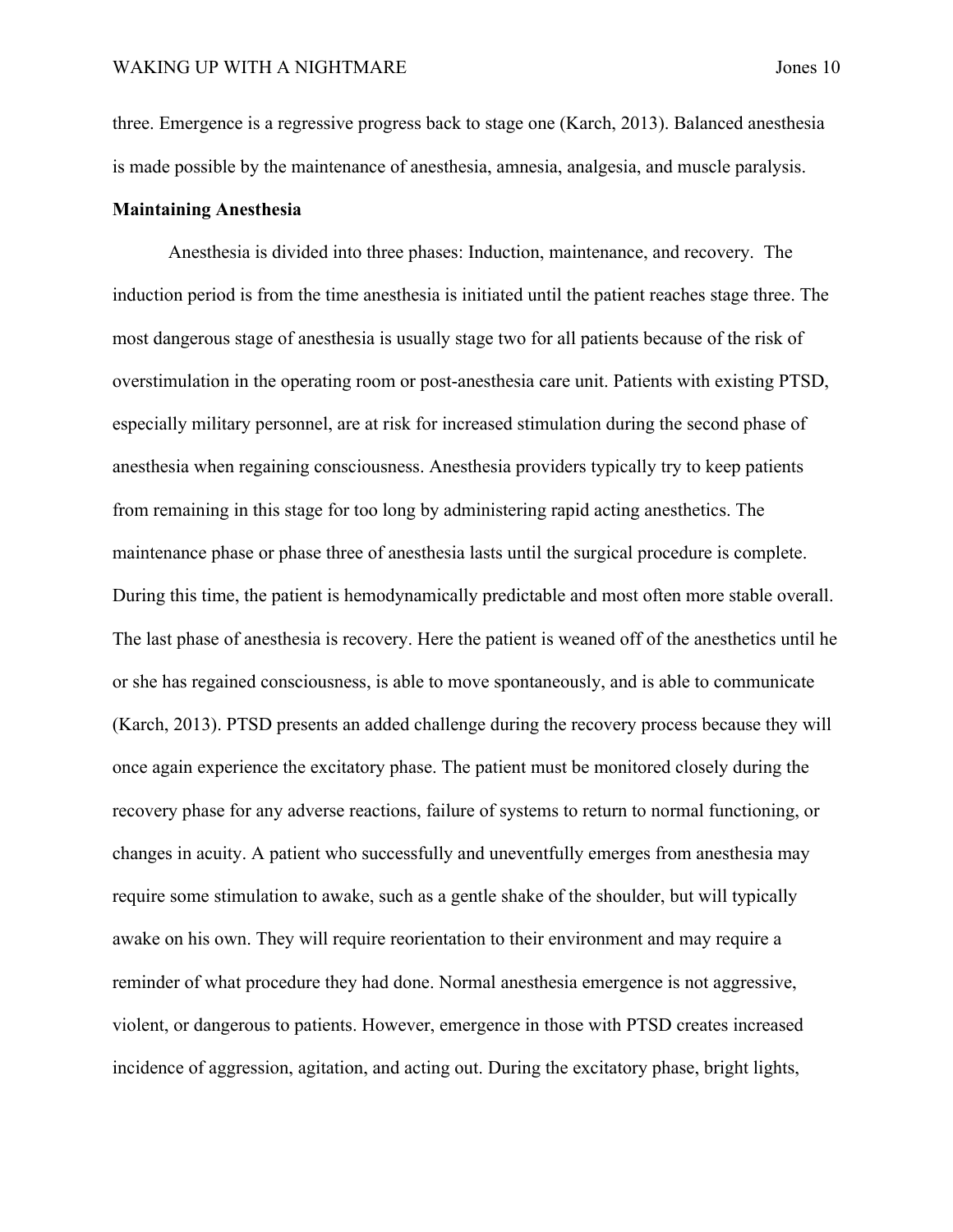noises, and talking could trigger certain memories or feelings, producing a flashback that could result in violence, confusion, and overall agitation in the operating room or post-anesthesia care unit. This violence, confusion, and agitation during anesthesia recovery is emergence delirium and poses a major risk for military personnel, especially those with existing PTSD.

## **Emergence Delirium in Patients with PTSD**

## **Emergence Delirium**

Emergence delirium is a growing concern for anesthesiologists, nurse anesthetists, operating room nurses, and surgeons. Emergence delirium occurs immediately as the patient is emerging from general anesthesia. Emergence delirium's hallmark signs are agitation, confusion, and violent behavior (McGuire, J., 2012). It was first referred to in healthcare as "post-anesthetic excitement" in the 1960s and has since then been selectively researched, with research in the combat veteran population being miniscule (Wilson, 2014, p. 355). All healthcare providers should be aware of this possible result of anesthesia in the combat or non-combat military oriented patient. The bright lights, noises, or loud voices in the operating room or post-anesthesia care unit can induce emergence delirium. While emergence delirium affects both children and adults, there is an increased risk factor in patients with existing anxiety, PTSD, or depression (p. 355).

Because of its common occurrence with PTSD, emergence delirium is also becoming more prevalent in military personnel. McGuire (2012) studied a sample of 130 military personnel with combat experience. Of this 130, twenty percent experienced emergence delirium upon waking up from anesthesia (McGuire, 2012). These results indicated that the incidence of emergence delirium among combat veteran populations is significantly higher than the general population, where it occurs about five percent of the time, assuming that the individual has no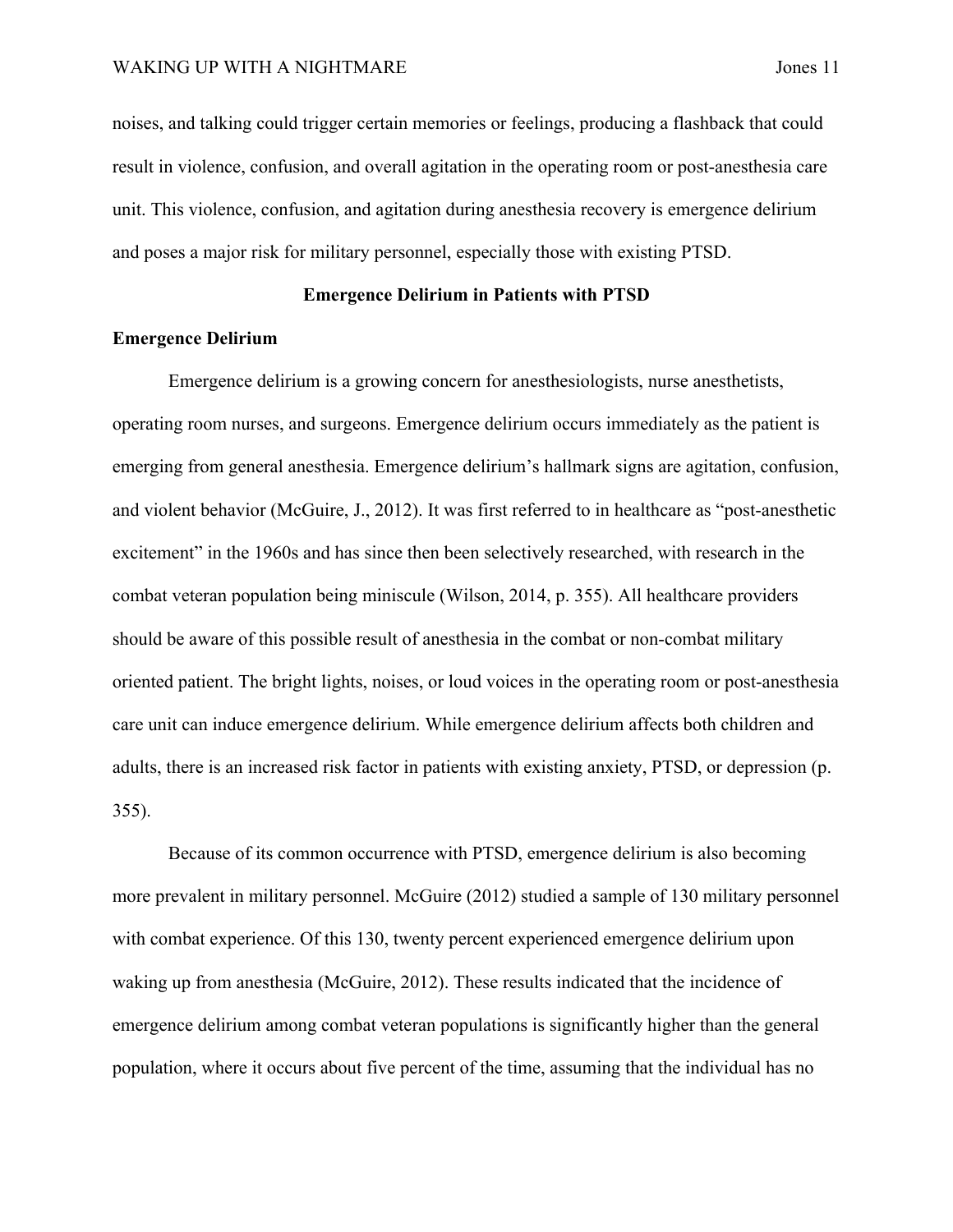pre-existing mental health disorders (McGuire, 2012). McGuire's study did have limitations including a small sample size of only 130 combat veterans. This study could be used, however, to support the need for further research of emergence delirium in the combat veteran population. Wilson's 2014 study indicated, greater than 78% of surveyed active-duty Army anesthesia providers noticed emergence delirium in their practice" (Wilson, 2014). This study has been used to drive the force of research by attempting to quantify the severity of this seemingly recurrent anesthesia problem among military personnel. These studies will help drive research to further investigate this phenomenon, as there is little doubt that it has occurred previously in history, as long as anesthesia has been utilized.

### **Nurses in Peri-Operative History**

Historically, nurses first provided anesthesia to soldiers during the Civil War. Since, the profession has grown and has continued to serve both civilian and military citizens of the United States. Since WWI, nurse anesthetists have been providing anesthesia care to soldiers. Posttraumatic stress disorder, however, has been a very recent recognition by healthcare, so it is logical to believe that nurse anesthetists have long since been encountering emergence delirium. Emergence delirium was not considered a topic that merited investigation until the usage of postanesthesia care units (PACU) after World War II. Observation of psychomotor agitation immediately after procedures requiring general anesthesia led to descriptive studies that pioneered further research (Wofford & Vacchiano, 2011). Nursing is an evolving profession that has been around for centuries, with nursing research being a more recent duty of nurses. With continuing support and reporting, nurses will ultimately help steer the research of anesthesia complications, including emergence delirium. Nurses and nurse anesthetists alike will continue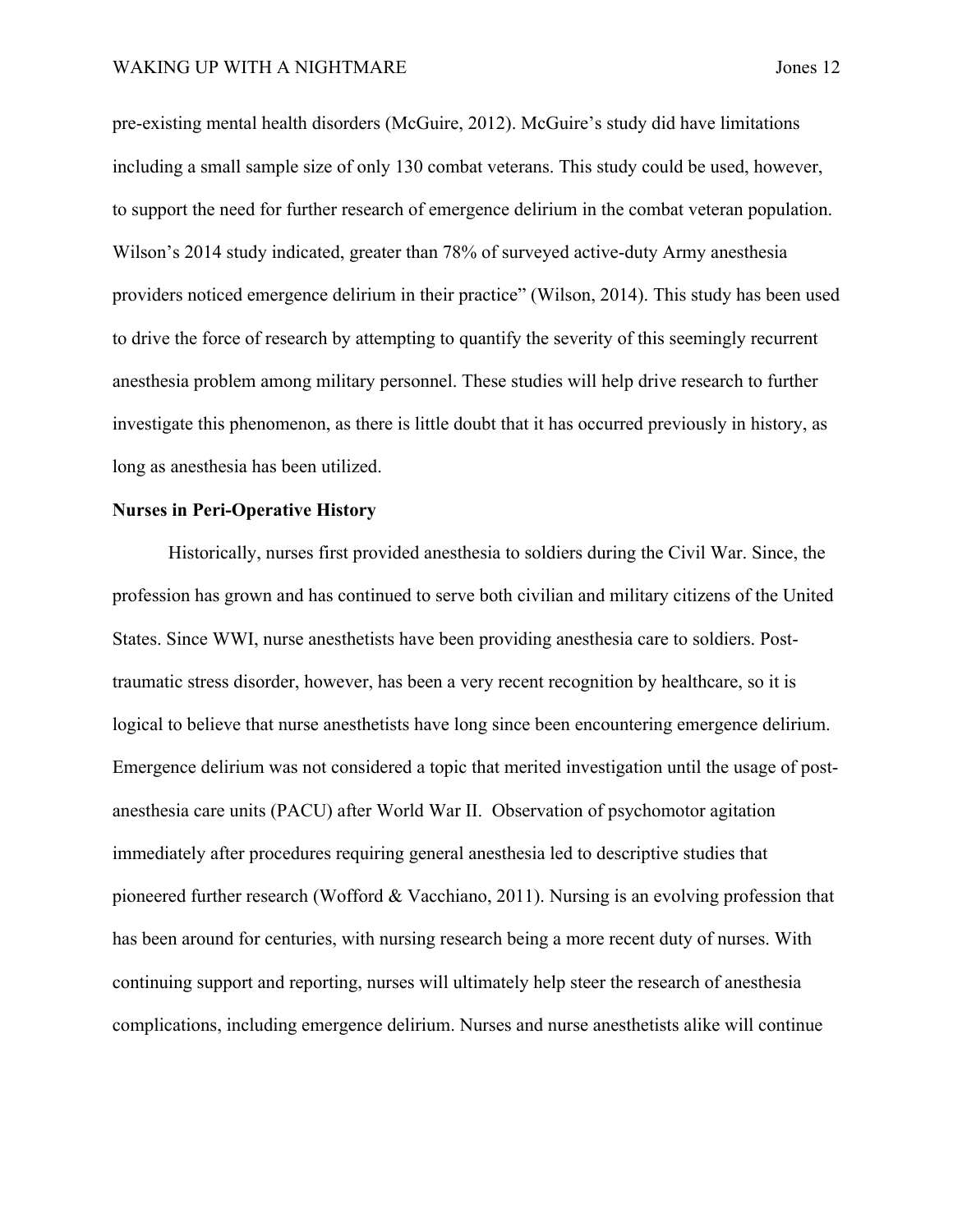to evolve and implement better practices, including best operative practices to help decrease the occurrence of emergence delirium.

## **Post-Anesthesia Considerations**

Anesthesia providers must be conscientious of potential anesthesia complications when serving Americans with PTSD. Emergence delirium can present several barriers between the anesthesia provider, the patient care team, and the patient including: self-extubation, unintentional removal of lines and tubes, injury to patient and staff, and extended stays in the hospital (Wofford & Vacchiano, 2011). To address these considerations, care providers must use an interdisciplinary approach to planning care. Interdisciplinary care planning and in the incorporation of evidence based nursing interventions will limit post anesthesia complications. Self-extubation poses many risks to the patient, with the largest being significant tracheal damage. If the patient removes lines or disconnects tubing, there can be a significant risk for bleeding, especially if they removed an invasive monitoring line. Line removal also presents an increased risk for infection. Lastly, combative patients always present a risk for injury to themselves and the nursing staff. Injury is something all hospitals strive to avoid. Each of these complications can cause a patient to experience an extended stay in the PACU and ultimately increase the length of their hospital stay. To prevent this, anesthesia providers in nature have to be astute and omnipresent in nature, constantly observing for the slightest change in patient status, whether it be neurologically or hemodynamically. Constant nurse awareness serves as both a protectant for the nurse and their patients. It can be assumed interdisciplinary perioperative care reduces the occurrence of emergence delirium and post-anesthesia complications.

## **Prevention of Emergence Delirium**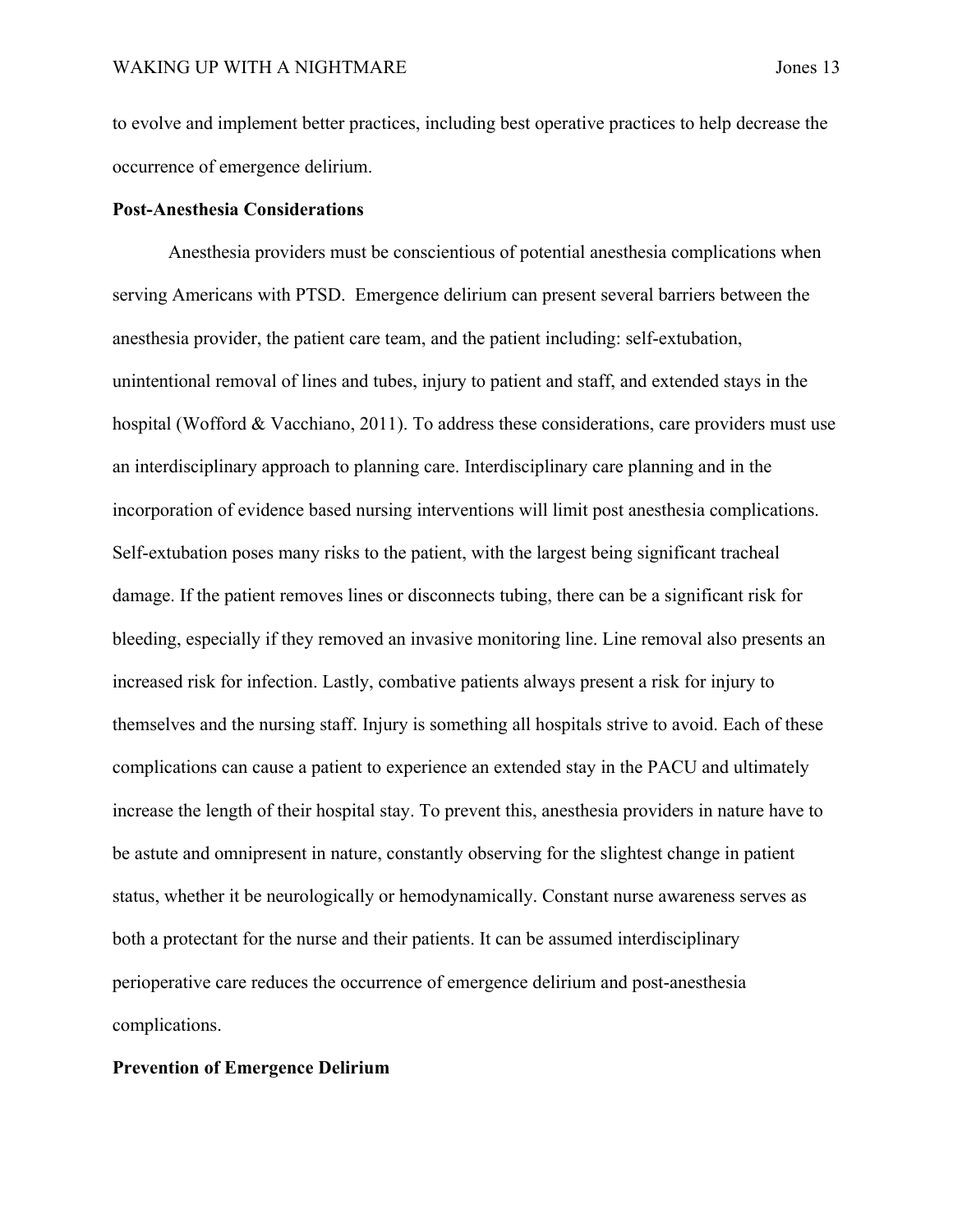While there are currently no evidence-based practices to treat or prevent emergence delirium, there are ways to reduce the likelihood of patient experience. Recommendations include eliminating preoperative administration of benzodiazepines, as they can increase overall agitation (Karch, 2013). The prudent nurse should also rule out physiological causes of delirium such as hypoxemia or airway occlusion. Avoidance and elimination of noxious patient stimuli decreases the incidence of emergence delirium. Limiting noxious stimuli such as urinary retention, bright lights, and environmental noise can be useful preventatives actions. While removing tubes and lines as soon as possible may reduce the patient's likelihood of becoming increasingly combative and aggressive when emerging from anesthesia (Wofford & Vacchiano, 2011). If removing or reducing the stimuli does not prevent emergent delirium, the patient may require administration of a sedative such as midazolam (Versed) or propofol (Diprivan) to reduce the risk of harming self and others. There are also no definitive ways to measure for emergent delirium in patients. The Richmond Agitation and Sedation Score as well as the Riker Sedation-Agitation Scale are both utilized to measure emergence delirium. These scales, which are measured by numerical value, rate patients with a seven or ten-point continuum ranging from unresponsive to combative (Wofford  $&$  Vacchiano, 2011). The best way to possibly prevent emergence delirium is to identify which patients are at an increased risk. Military personnel, particularly patients with PTSD, should be considered to have an increased risk of experiencing this post-operative complication. Knowledge of the occurrence of emergence delirium in military patients with PTSD provides many implications for practice.

#### **Implications for Practice**

From literature review, implications for practice include being educated about military experiences creating PTSD, knowledgeable of the different types of anesthesia and its adverse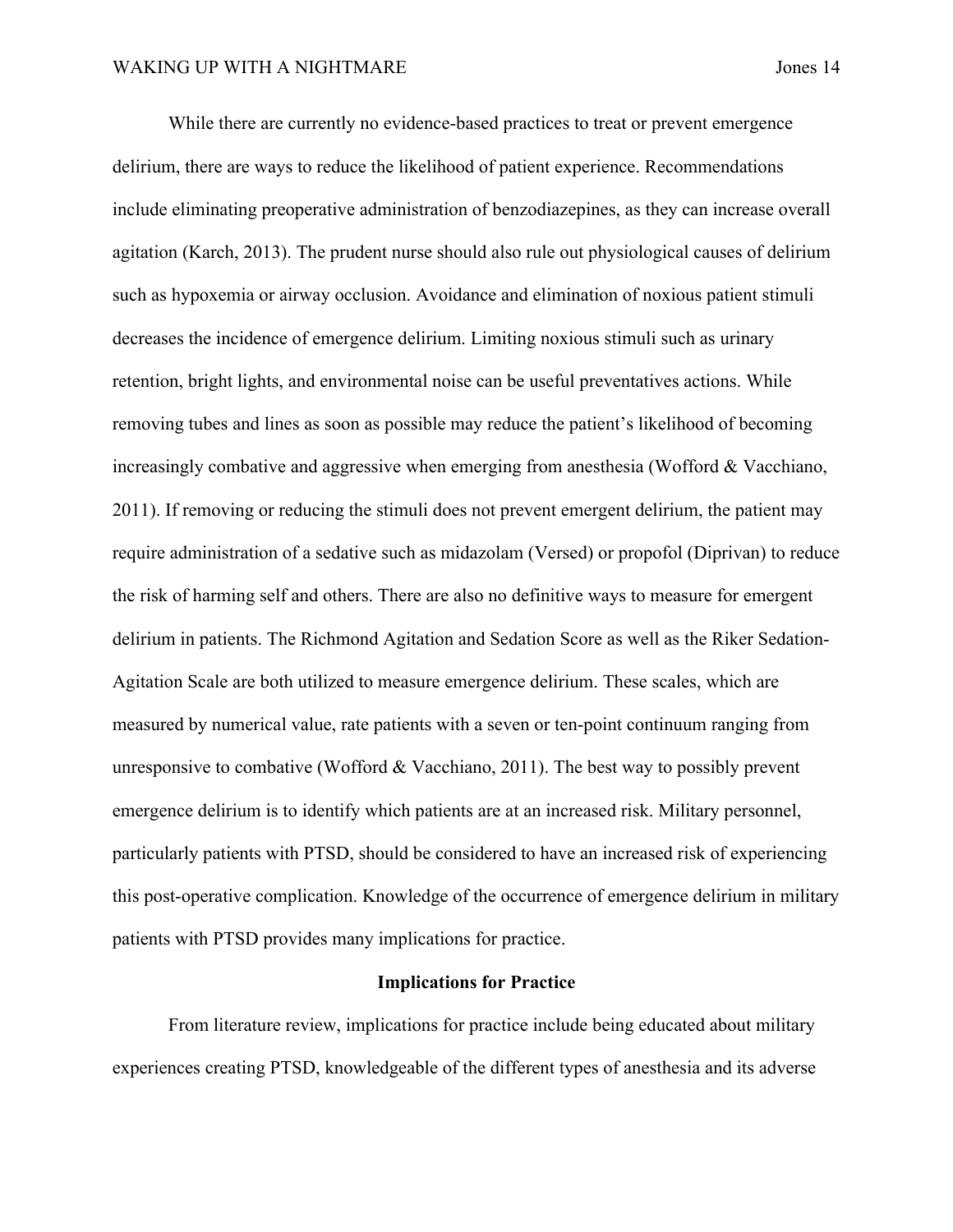reactions, and cognizant of the complications that can arise from anesthesia. Reducing noise and stimuli, particularly when working with veterans or active duty military, may reduce or prevent the occurrence of emergence delirium in patients undergoing major procedures requiring anesthetic intervention. This should be included in the anesthesia provider's daily practice, regardless of the patient, to prevent potential post-operative complications. As evidence suggests, emergence delirium is most often caused by the actual noise of the patient's environment. A nurse should ensure that the minimum level of noise is occurring to prevent potential complications (Wofford & Vacchiano, 2011). This information should also be conveyed to all members of the operative team, as they too could help reduce the noise and stimuli in the operating room that could provoke a negative response from the patient. More research is needed to be conclusive on the exact cause of emergence delirium; the veterans and active duty military members could also benefit from further research on post-traumatic stress disorder and ways to treat it.

#### **Summary**

Healthcare is ever changing. Increased research and evidence based practice recommendations serve to optimize patient experiences and outcomes. Over the past halfcentury, American healthcare has seen dramatic changes, including the recognition of posttraumatic stress disorder as an actual mental health issue, as well as increased research on anesthesia administration in these patients (Leaman, Kearns, & Rothbaum, 2013). A patient's surgical experience can be particularly affected by their encounter when recovering from anesthesia: For some military members, the atmosphere in the operating room paired with the excitatory phase of anesthesia produces a delirium that can best be compared to as waking up to a nightmare. Minimal formal research is available regarding this phenomenon of emergence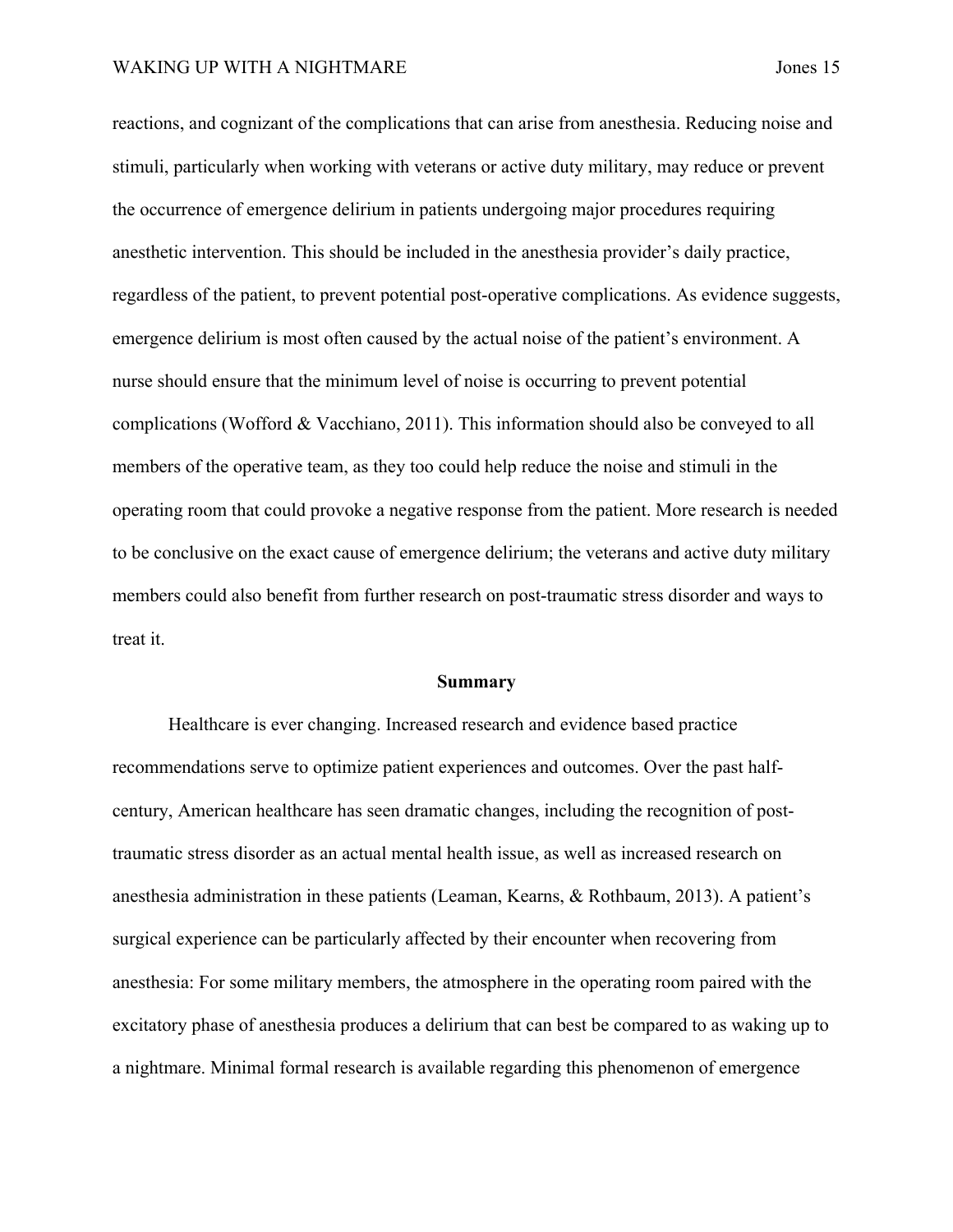delirium in the combat veteran. However all evidence suggests that it exists in this population more often than in the civilian population (Wilson, 2014). Patients can become very confused, combative, and aggressive; they can also forcefully self-extubate or pull lines and IVs out of them. All of these factors usually increase the time that patient spends in the hospital which is not the healthcare providers goal. Understanding emergence delirium occurs extensively in military personnel can help prevent negative hospital outcomes. Emergence delirium occurring in patients with PTSD can present operative complications for all healthcare providers. Education about PTSD and understanding the implications created by this experience mandates that additional funding for evidence-based research and clinical education is secured. Patient protection is a nursing obligation, which is complicated in this unique population.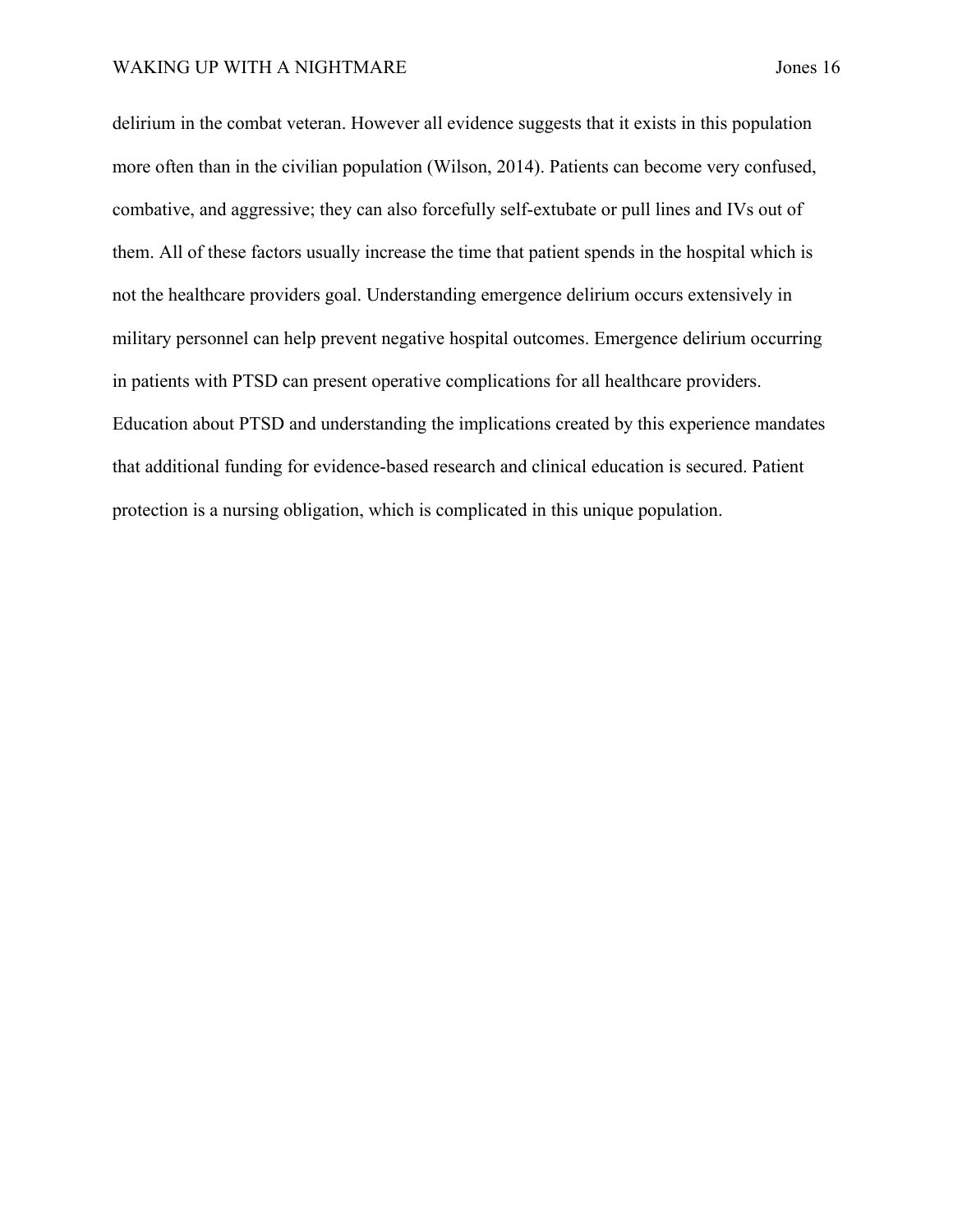## References

- Anxiety and depression association of America. (2016). Posttraumatic stress disorder. Retrieved from www.adaa.org
- Certified registered nurse anesthetists fact sheet. (2016). *American association of nurse*

*anesthetists.* Retrieved from

http://www.aana.com/ceandeducation/becomeacrna/Pages/Nurse-Anesthetists-at-a-

Glance.aspx

- Enlistment oath, 10 U.S.C. § 502 (ARMED FORCES 1956).
- Jones, R. (2016) Unpublished manuscript.
- Karch, A. (2013). *Focus on nursing pharmacology* (6 ed.). Philadelphia, PA: Wolters Kluwer.
- Leaman, S., Kearns, M., & Rothbaum, B. (2013). Prevention and early intervention: PTSD following traumatic events. *Focus, 11*(3), 321-325.
- Lovestrand, D., Phipps, S., & Lovestrand S. (2013). Posttraumatic stress disorder and anesthesia emergence. *AANA journal, 81*(3), 199-203.
- McGuire, J. (2012). The incidence of and risk factors for emergence delirium in U.S. military combat veterans. *Journal of perianesthesia nursing, 27*(4), 236-245.
- Porth, C. M. (2015). *Essentials of pathophysiology* (4<sup>th</sup> ed.). Philadelphia, PA: Wolters Kluwer.
- Valentine, T. (2013). Vietnam war veterans. *The Vietnam War.* Retrieved from http://thevietnamwar.info/vietnam-war-veterans/
- Veterans health care act of 1992, 5193 U.S.C. § 102-585 (1992).
- Wilson, J. (2014). Pharmacologic, physiologic, and psychological characteristics associated with emergence delirium in combat veterans. *AANA journal, 82*(5), 355-361.